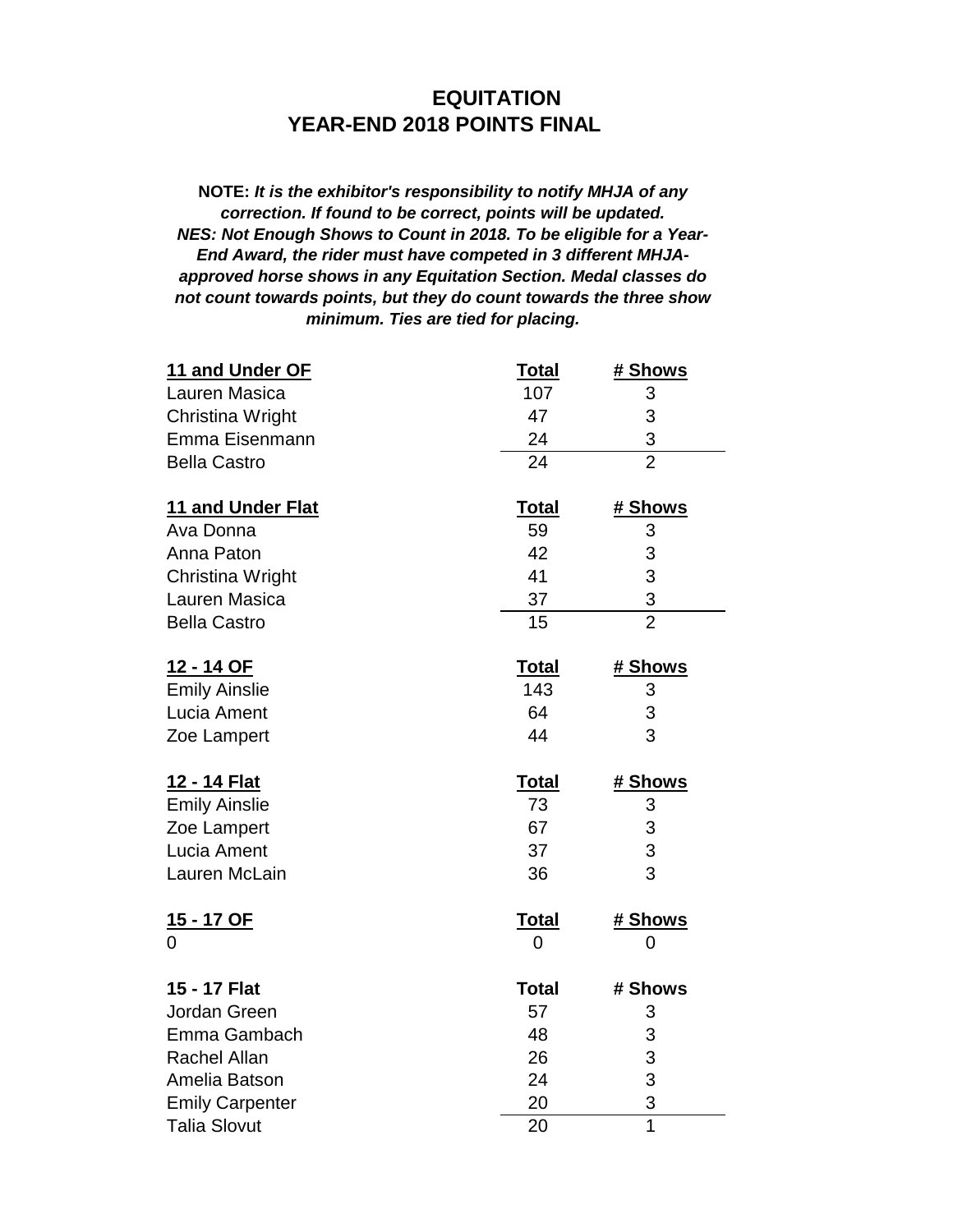| 35 and Under                | <u>Total</u> | # Shows        |
|-----------------------------|--------------|----------------|
| <b>Anne Steeves</b>         | 93           | 3              |
| Kaitlyn Carlson             | 40           | 3              |
| <b>Caitlin Bloyer</b>       | 20           | $\overline{1}$ |
| <b>Courtney Heib</b>        | 18           | 1              |
| <b>Kelly Volp</b>           | 6            | 1              |
| $\frac{35+}{2}$             | <b>Total</b> | <u># Shows</u> |
| Lisa Brustman               | 150          | 3              |
| Tamara Johnson              | 64           | 3              |
| Sarah P. Nelson             | 20           | 3              |
| <b>Megan Schnebly</b>       | 5            | 3              |
| <b>Marcy Tremblay</b>       | 14           | $\overline{1}$ |
| <b>Sharon Golden</b>        | 10           | 1              |
| <b>Long Stirrup EQ 17 -</b> | <b>Total</b> | # Shows        |
| Sophie Rosenberg            | 217          | 3              |
| Fiona Johnson               | 92           | 3              |
| Isabella Wright             | 88           | 3              |
| Abbie Leidig                | 33           | 3              |
| <b>Emily Okey</b>           | 29           | 3              |
| Quin Lee-O'Halloran         | 12           | 3              |
| <b>Bella Castro</b>         | 21           | $\overline{2}$ |
| <b>Sydney Hamann</b>        | 36           | 1              |
| Long Stirrup EQ 18 +        | <b>Total</b> | # Shows        |
| <b>Terry Reed</b>           | 278          | 3              |
| Amy Frebault                | 138          | 3              |
| Vanessa Paakkonen           | 121          | 3              |
| Melanie Johnson             | 78           | 3              |
| <b>Sabina Dirkes</b>        | 26           | $\overline{1}$ |
| Jeni McDermott              | 20           | 1              |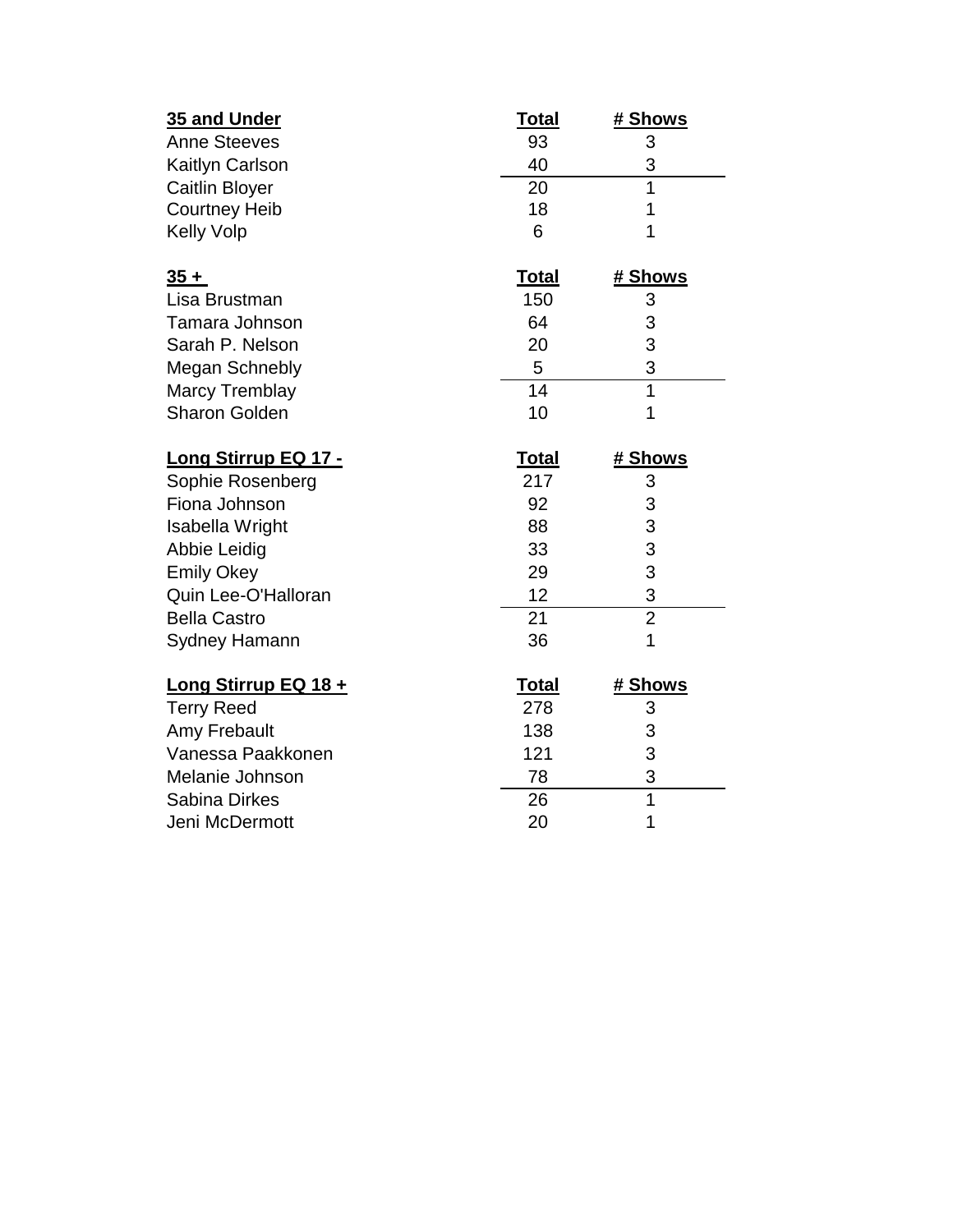| <b>Short Stirrup EQ</b>           | <u>Total</u>   | # Shows        |
|-----------------------------------|----------------|----------------|
| <b>Reghan Brandt</b>              | 192            | 3              |
| <b>Julia Kratz Trebon</b>         | 107            | 3              |
| Rowan Johnson                     | 104            | 3              |
| Alyce Rosenberg                   | 75             | 3              |
| Ava Donna                         | 68             | 3              |
| <b>Gabrielle Lewis</b>            | 50             | 3              |
| Felix Johnson                     | 38             | 3              |
| Anna Paton                        | 22             | 3              |
| Sarah Allerheiligen               | 20             | 3              |
| <b>Ivy Lampert</b>                | 12             | 3              |
| <b>Madeleine Lewis</b>            | 11             | $\overline{3}$ |
| <b>Bella Castro</b>               | 4              | $\overline{2}$ |
| Megan Billingsley                 | 12             | $\overline{1}$ |
| <b>Harley Hott</b>                | $\overline{7}$ | 1              |
| <b>Starter EQ</b>                 | <b>Total</b>   | # Shows        |
| Emma Eisenmann                    | 127            | 3              |
| <b>Cadence Andrist</b>            | 120            | 3              |
| <b>Emily Okey</b>                 | 62             | 3              |
| Christina Wright                  | 47             | 3              |
| Ava Donna                         | 16             | 3              |
| Lauren McLain                     | 10             | 3              |
| Sophie Rosenberg                  | 10             | 3              |
| Sarah Allerheiligen               | 8              | 3              |
| Alyce Rosenberg                   | 5              | 3              |
| <b>Maddie Burke</b>               | 32             | $\overline{1}$ |
| <b>Maura Gunther</b>              | 20             | 1              |
| <b>Opport Shortest Stirrup EQ</b> | <b>Total</b>   | # Shows        |
| <b>Ivy Lampert</b>                | 287            | 3              |
| Regan Andrist                     | 164            | 3              |
| <b>Gabrielle Lewis</b>            | 94             | 3              |
| Paloma Garcia                     | 74             | 3              |
| <b>Madeleine Lewis</b>            | 68             | 3              |

Nora Huseth 10 1 54 3<br>Stella Anderson 10 1 Stella Anderson 10 1

Daniell Greeninger )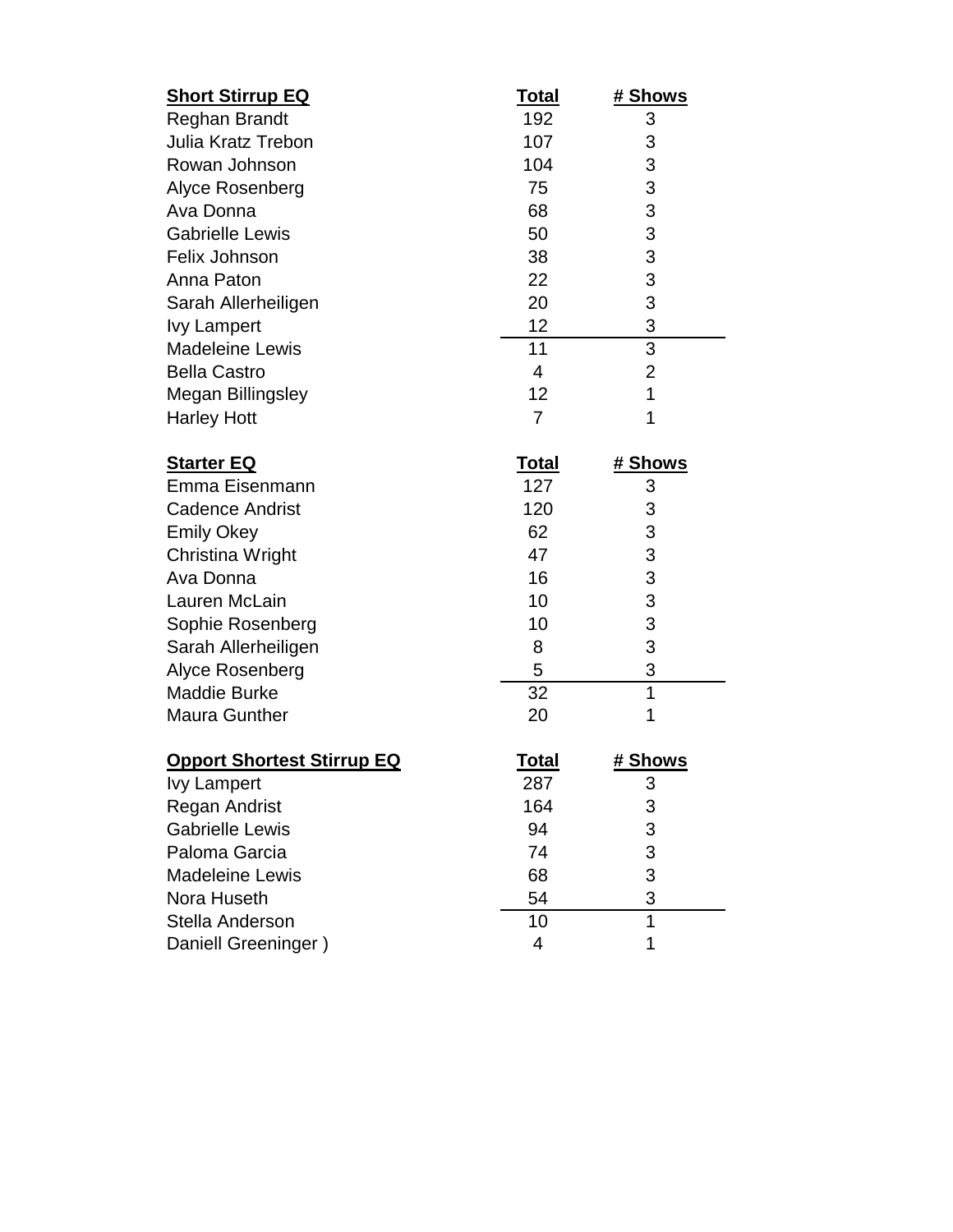| <b>Opportunity EQ</b>                 | <u>Total</u>   | <u># Shows</u>                   |
|---------------------------------------|----------------|----------------------------------|
| <b>Ivy Lampert</b>                    | 220            | 3                                |
| Rowan Johnson                         | 84             | 3                                |
| Brittani Besta (Vinje)                | 82             | 3                                |
| Felix Johnson                         | 78             | 3                                |
| <b>Madeline Lewis</b>                 | 65             | 3                                |
| <b>Gabrielle Lewis</b>                | 62             | 3                                |
| <b>Cadence Andrist</b>                | 60             | 3                                |
| Reagan Andrist                        | 48             | 3                                |
| Paloma Garcia                         | 46             | 3                                |
| Reghan Brandt                         | 30             | 3                                |
| Fiona Johnson                         | $\overline{4}$ | 3                                |
| Melanie Johnson                       | $\overline{2}$ | 3                                |
| <b>Ames Leiber</b>                    | 46             | $\overline{1}$                   |
| <b>Megan Billingsley</b>              | 14             | 1                                |
| <b>Masters EQ</b>                     | <b>Total</b>   | # Shows                          |
| <b>Betsy Kieffer</b>                  | 194            | 3                                |
| Melanie Johnson                       | 128            | 3                                |
| Vanessa Paakonen                      | 73             | 3                                |
| Sabina Dirkes                         | 50             | $\overline{2}$                   |
| Jean Bovee                            | $\overline{7}$ | $\mathbf 1$                      |
|                                       |                |                                  |
| <b>Modified Children's / Adult EQ</b> | <b>Total</b>   | # Shows                          |
| <b>Terry Reed</b>                     | 100            | 3                                |
| <b>Madeline Schmaltz</b>              | 81             | 3                                |
| Sarah Nelson                          | 66             | 3                                |
| Lucia Ament                           | 60             | 3                                |
| Quinn Lee-O'Halloran                  | 42             | 3                                |
| Megan Schnebly                        | 20             | 3                                |
| <b>Rachel Allen</b>                   | 14             | 3                                |
| Peyton LaFrenz                        |                |                                  |
|                                       | 31             | $\overline{2}$                   |
| Colleen Johnson<br>Kaitlyn Carlson    | 26             | $\overline{2}$<br>$\overline{2}$ |